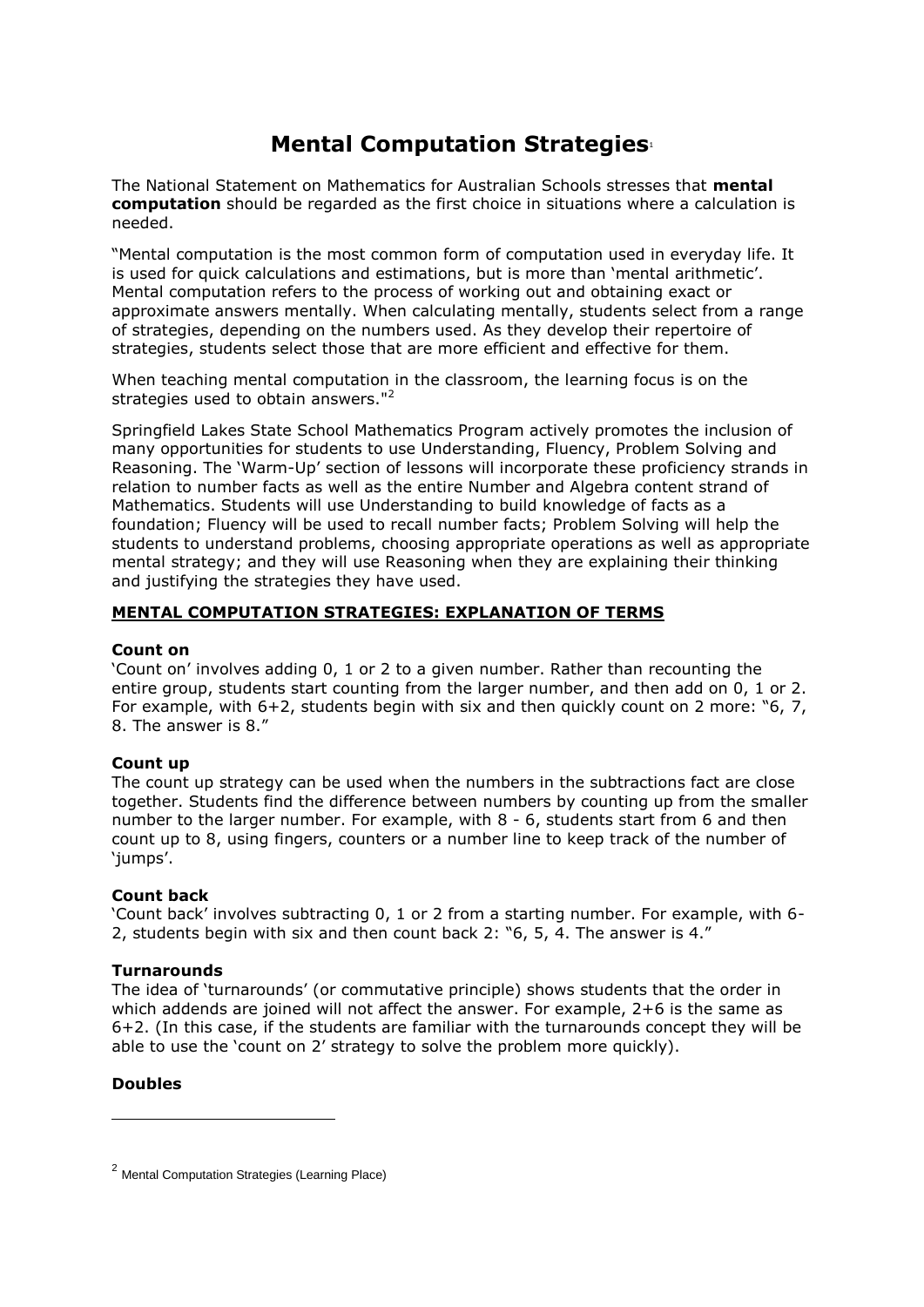'Doubles' involves identifying objects which occur in pairs, couples or doubles, for example a pair of shoes. Doubles facts involve adding the same numbers together, for example 2+2=4. Students learn these facts by investigating real life examples of doubles (eg five fingers on each hand: 5+5=10). When learning strategies for multiplication, students should realise that when a two is one of the numbers in the calculation, the answer may be found by doubling the other number. When students can recall the doubles facts, they can begin looking at near doubles. *(Note: This strategy is also used as a subtractions strategy. Ie.*  $10 - 5 =$ ).

## **Near Doubles/ Doubles + 1**

The 'near doubles' strategy relies on students' knowledge of the doubles facts. If students can recall the doubles facts, they can quickly work out problems that are near those facts (i.e. double-add-1 or 2 or double-take-1 or 2). For example: 5+6, students use a known doubles fact (5+5=10) then add one more to make 11. *(Note: This strategy is also used as a subtraction strategy, for example 11 – 5)*

## **Double multiples of ten**

This strategy uses the double strategy and extends it to larger numbers, for example, using  $4 + 4$  to solve  $40 + 40$ . This can also be extended to the Doubles  $+ 1$  strategy, for example,  $40 + 50$ .

#### **Zeros**

Zeros strategy is when all of a number is taken, for example,  $4 - 4$  where the answer is 0 or where none is taken, for example,  $4 - 0$  where there is nothing taken and the answer remains the same as the beginning number.

## **Tens**

#### **Rainbow Facts**

'Rainbow facts' are number facts that add up to 10 (eg 9+1, 8+2). Students initially learn these facts by visual association with the rainbow diagram. *(Note: This strategy is also used as a subtraction strategy).*

#### **Rainbow Facts Extension (Compatible Pair)**

The 'compatible pairs' strategy involves finding numbers whose sum is a multiple of 10, 100 or 1000.This strategy is usually used when adding 3 or more addends. For example, with 14+19+16, begin by adding the 14 and 16 to make 30 (using knowledge of rainbow facts), then add the 19 to find the total of 49.

#### **Near Ten (or Bridge to 10)**

The 'Near 10' strategy helps students identify the facts close to the rainbow facts, for example, 4 + 7 is one more than 4 + 6, which is 10 so 4 + 7 is 11. *(Note: This is also used as a subtraction strategy, for example, 11 – 4).* 

#### **Near 10 Extension (Round and Adjust)**

This strategy involves rounding a number to the nearest multiple of 100 or 50 and then adjusting back the total. It's particularly useful when working with money. For example, \$29x4 is calculated as \$30x4 less \$4. \$11.99x4 is calculated as \$12x4 less 4 cents.

#### **Make to Ten**

The 'make to 10' strategy involves solving problems where one addend is close to ten (i.e. eight and nine). Students are shown that, by adjusting one of the addends to make 10, the problem will be easier to solve. Students are initially introduced to the concept by using a ten-frame to show how problems can be adjusted. For example, 9+6 is the same as 10+5.

#### **Make to 10 Extension (Adjust Numbers)**